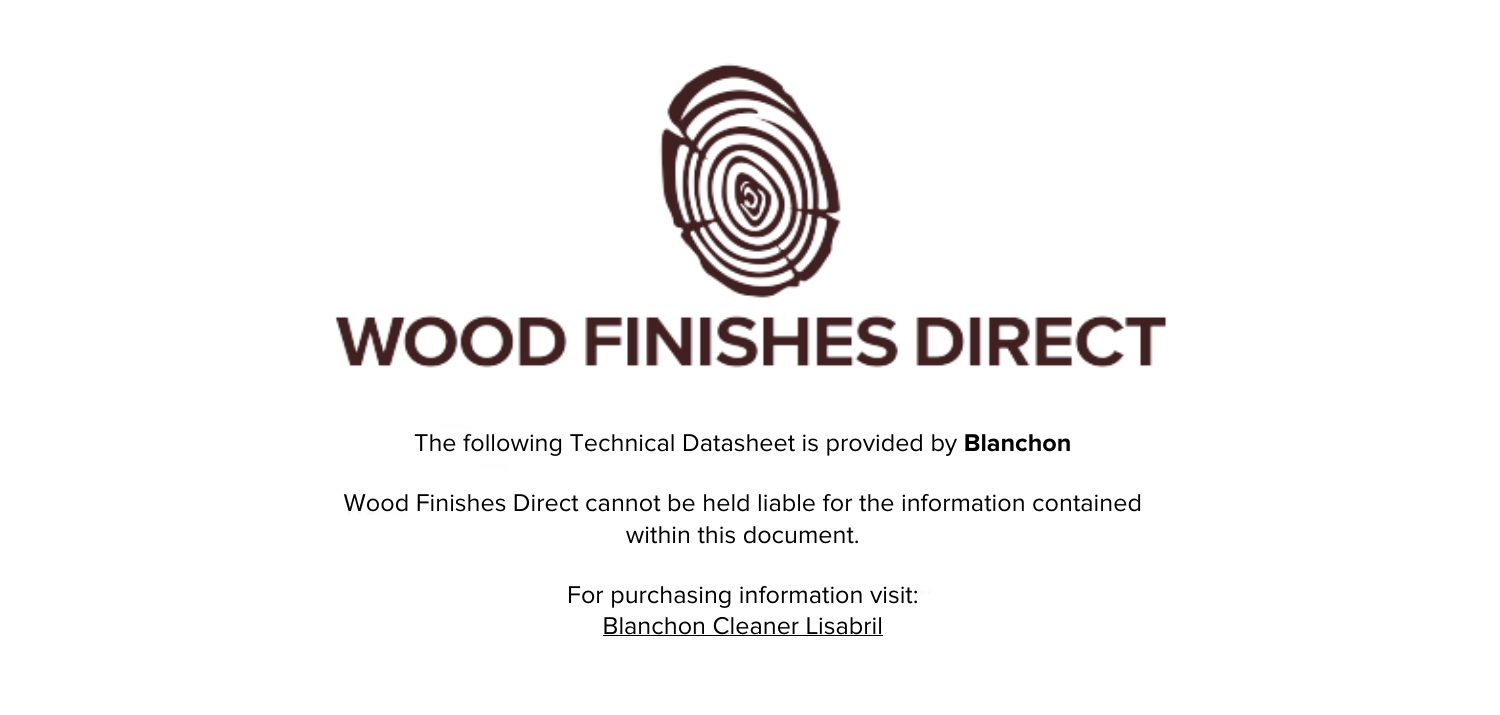## revives preserves the original finish

For use on wood, laminate and plastic floors

Ξ

#### Neutral cleaner

Ξ

Non-slip

Ξ

Pleasant scent

Ξ

No rinsing

Ξ

#### Ideal maintenance for gyms and sports halls

Ξ

**Concentrate** 

I.

# Cleans and **Cleaner Lisabril**<sup>TM</sup>



#### PRODUCT DESCRIPTION

- I Ideal for the regular maintenance of all lacquered wood, laminate and plastic floors and hard floors, BLANCHON CLEANER LISABRIL™ removes grease, cleans and leaves the surfaces dirt-free and without marks.
- It revives lacquered wood floors with gloss, satin, matt, ultra-matt, invisible effect and bare timber finishes.
- It maintains the action of metallised polishes: BLANCHON PROTECTORS satin or matt without altering the coat of lacquer.
- It is perfectly suited to large surfaces and is ideal for cleaning floors subject to heavy use (including gyms and sports halls).
- $\blacksquare$  BLANCHON CLEANER LISABRIL<sup>TM</sup> is easy to apply with a microfibre mop, without rinsing.

#### **SURFACE**

- Lacquered wood floors\* (finished on site or in the factory), laminate and plastic flooring (vinyl floors and tiles, etc.) or hard floors (marble, tiled, etc.).
- BLANCHON CLEANER LISABRIL<sup>™</sup> may only be used on wood floors that have been lacquered or treated with a metallised polish (do not use on bare wood).

\*Carry out a test on an inconspicuous area before treating the whole surface.

#### DIRECTIONS FOR USE

- Dilute 1 glass (100 ml) in 5L of hot water.
- Apply with a damp (not soaking) microfibre mop, sponge mop or floor cloth.
- Use only in well ventilated areas.
- IMPORTANT: an excessive amount of water must never be used on wood floors; alwaus use tools that are thoroughly wrung out, not soaking wet. Do not exceed the recommended dosage: greater concentrations damage an attractive finish and can leave marks.

#### Cleaning of tools

- $\blacksquare$  Clean tools with water immediately after use.
- Protecting the environment:
- Carefully remove excess moisture from the equipment after application; dry thoroughly.
- Rinse using very little water in a container; allow the water to evaporate.
- -The dry residue may then be disposed of normally in a bin.
- Seal the containers properly after use.
- Do not discharge the residue into drains.
- Dispose of empty containers at a waste recycling centre.

#### DRYING TIMES

Dust-free drying time: approx. 15 minutes.

#### COVERAGE

 $\blacksquare$  250 to 500 m<sup>2</sup>/L.

#### MAINTENANCE AND UPKEEP

- Normal cleaning: vacuum cleaner, broom, wool cloth. Regular damp mopping with a well wrung (never soaked) mop, with CLEANER LISABRIL™.
- Occasionally apply a thin coat of BLANCHON PROTECTOR for a perfect finish.